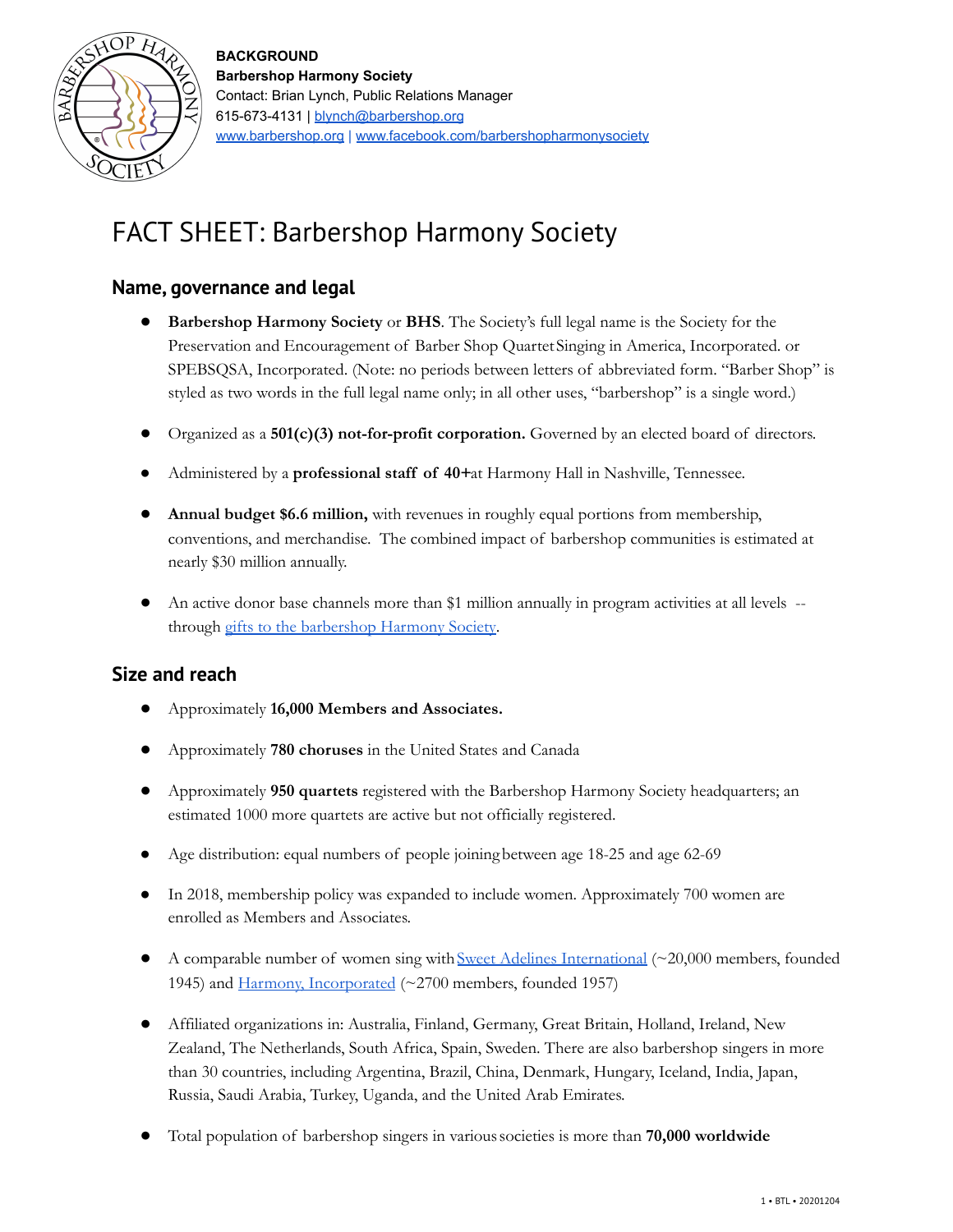

## **Vision and mission**

- Vision: **"Everyone in Harmony"**
- Mission: **"The Barbershop Harmony Society brings people together in harmony and fellowship to enrich lives through singing."**
- Motto and theme song: **"Keep The Whole World Singing"**

## **What is barbershop harmony?**

- Four-part, unaccompanied, close-harmony singing
- The **tenor** harmonizes above the melody
- **Melody** is carried in the second-highest voice, called the **lead**
- The **bariton**e provides in-between notes, to form consonant, pleasing chords.
- The **bass** sings the lowest harmonizing notes
- Performed in ensembles of all sizes:**quartets** (four singers), **choruses** (usually 12 or more singers, up to as many as 160 singers, most commonly 15-30 singers)
- Performed in **all-male, all-female,** or **mixed groups**

## **Activities of the organization**

- **Education** of members and the general public in music appreciation, particularly barbershop singing, by way of schools, contests, and publishing.
- **•** Sheet music publishing, with more than 4500 titles in catalog. Worldwide commercial distribution through shop.barbershop.org and Hal Leonard [Corporation](https://www.halleonard.com/search/search.action?_c&keywords=barbershop&subsiteid=1&sorttype=date&page=1)
- **Video production** and YouTube [distribution](http://www.youtube.com/BarbershopHarmony38) for entertainment and education
- **Contests in quartet and chorus singing** at local, regional, and international levels.
- **Partnerships with music education** and choral organizations such as American Choral Directors Association (ACDA) and National Association for Music Education (NAfME) at all levels to advocate for recreational and social singing for life
- Merchandising and sales of recordings, education materials, and apparel/lifestyle products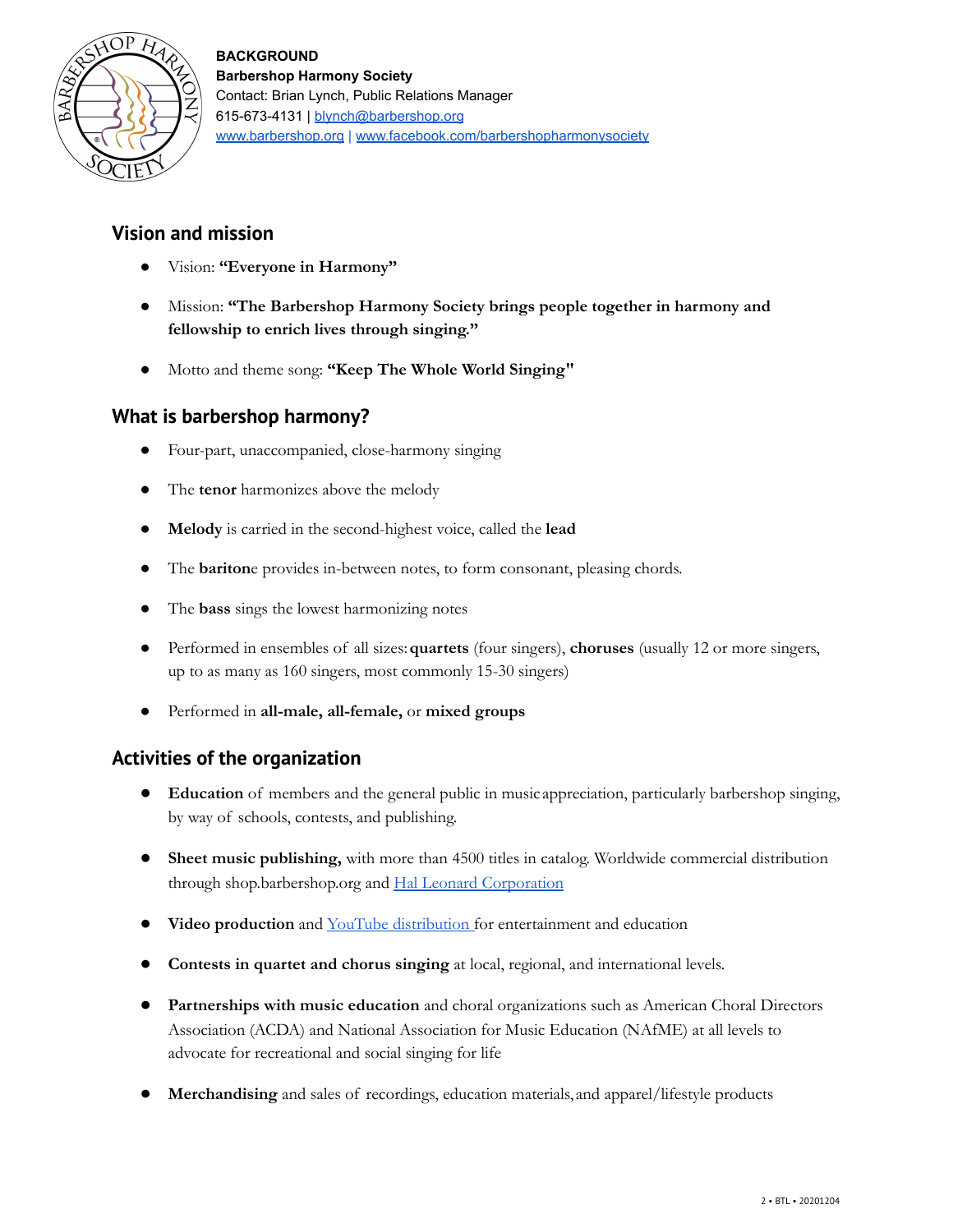

**Charitable projects** on a local and national basis. Quartets and choruses contribute more than 100,000 man-hours per year singing for more than half a million people at churches, schools, hospitals, senior centers, etc.

### **Education programs**

- **Harmony University,** a week-long school held each summer, brings together more than 700 Barbershoppers from around the world with a world-class faculty of vocal coaches, arrangers, choreographers, and educators to explore all facets of the barbershop hobby. HU offers special tracks for directors, quartets, and general barbershop singing. Continuing Education Units available for music educators.
- **BHS Online** offerings deliver free and fee-based instruction in vocal technique, arranging, directing and many other facets of barbershop performance.
- Numerous **manuals and videos** teach vocal techniques, singing skills and chapter administration

#### **Next Generation Barbershop outreach programs**

- Support for **music educators in the classroom** with music and materials that appeal to younger singers
- **Age-appropriate quartet contests** provide incentives to explore close-harmony singing
- **Youth chorus festivals** provide subsidized participation in high energy performance settings
- Many Barbershoppers are active in their communities, in parent-teacher associations, in arts advocacy groups and in education coalitions, working to preserve arts education in school curricula.

#### **Charitable and community activities**

- Contributions from barbershoppers fund more than \$1 million annually in programming at all levels that support community singing and music education.
- Barbershoppers donate sizeable amounts of money andtime, and numerous performances to local charitable activities and vocal music education programs in their communities.

## **Origins and Founding**

- The music originated in the late 1800s in African American communities of the South, with deep ties to jazz musical techniques. (And yes, it really was sung in barbershops!)
- First meeting of the Society: April 11, 1938 at theRoof Garden of the Tulsa Club in Tulsa, Oklahoma. First quartet contest held June 1939; first chorus contest held July 1953.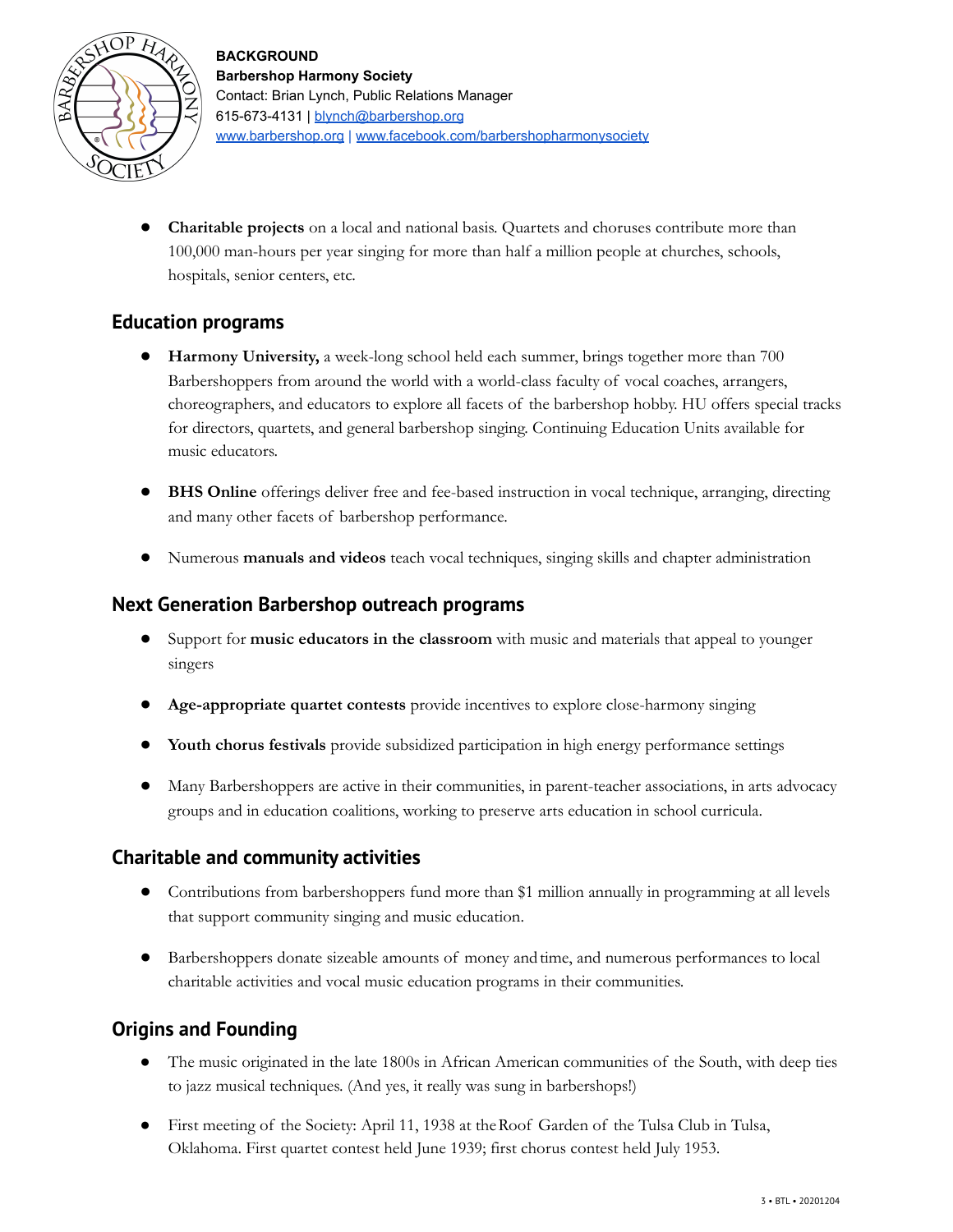

## Everyone in Harmony: How a barbershop quartet club might hold the key to world peace

OC and Rupert didn't expect to change the world; they just wanted to spend an evening singing with some friends. But what began on a lark as a quaint hobby became a music revivalist tradition, evolved into a legitimate musical art form, and is now a dynamic force for changing lives throughout the world.

**The Barbershop Harmony Society,** founded in 1938 as the Society for the Preservation and Encouragement of Barber Shop Quartet Singing in America,still holds at its core the joy of ringing a few chords together. The face of the Society today, though, is much different today. What had been a club for middle-aged, predominantly white men now actively welcomes all people: men and women, young and old, of increasingly diverse backgrounds and beliefs, united in a love of harmony.

## **Early Years: a social club that sings**

It was a stormy March night in 1938, when Tulsa tax attorney Owen C. Cash found himself stranded overnight in Kansas City by rainstorms that had closed the airport. OC ran into a fellow stranded Tulsan, investment banker Rupert I. Hall, in the lobby of the Muehlebach Hotel. Striking up a few juicy chords (after tipping a bellman to help them find a few more singers), the men bemoaned the decline of that all-American institution, the barbershop quartet. Upon their return home, they penned a humorous letter to friends, stating:

"In this age of dictators and government control ofeverything, about the only privilege guaranteed by the Bill of Rights not in some way supervised or directed is the art of barbershop quartet singing. Without a doubt, westill have the right *of peaceable assembly, which, we are advised by competentlegal authority, includes quartet singing.*

"The writers have, for a long time, thought that something should be done to encourage the enjoyment of thislast remaining vestige of human liberty. Therefore, wehave decided to hold a songfest on the roof gardenof the Tulsa Club *on Monday, April 11, 1938, at 6:30 p.m."*

Twenty-six men attended that first rooftop meeting, and their numbers swelled rapidly in subsequent meetings. At the third gathering, more than 150 harmonizers raised such a sound that traffic stopped on the street below. A reporter for the Tulsa *Daily World* chanced to pass by the scene, sensed a good story, and put the story on the national news wires. The lengthy original name and initials (SPEBSQSA)—founder Cash's way of poking fun at the New Deal's "alphabet soup"of initialed government agencies—captured the imagination of readers coast to coast, and inquiries came pouring in. Membership grew to more than 2,000 men in that first year, and the Society held its first convention and national contest the following year.

From that whimsical start, the Barbershop Harmony Society grew quickly in the post-war years, and for the next 75 years expanded in musical ability, reach, and a rich tradition mixed equally of great music, great fellowship, and a cheery mission to "Keep the Whole World Singing."